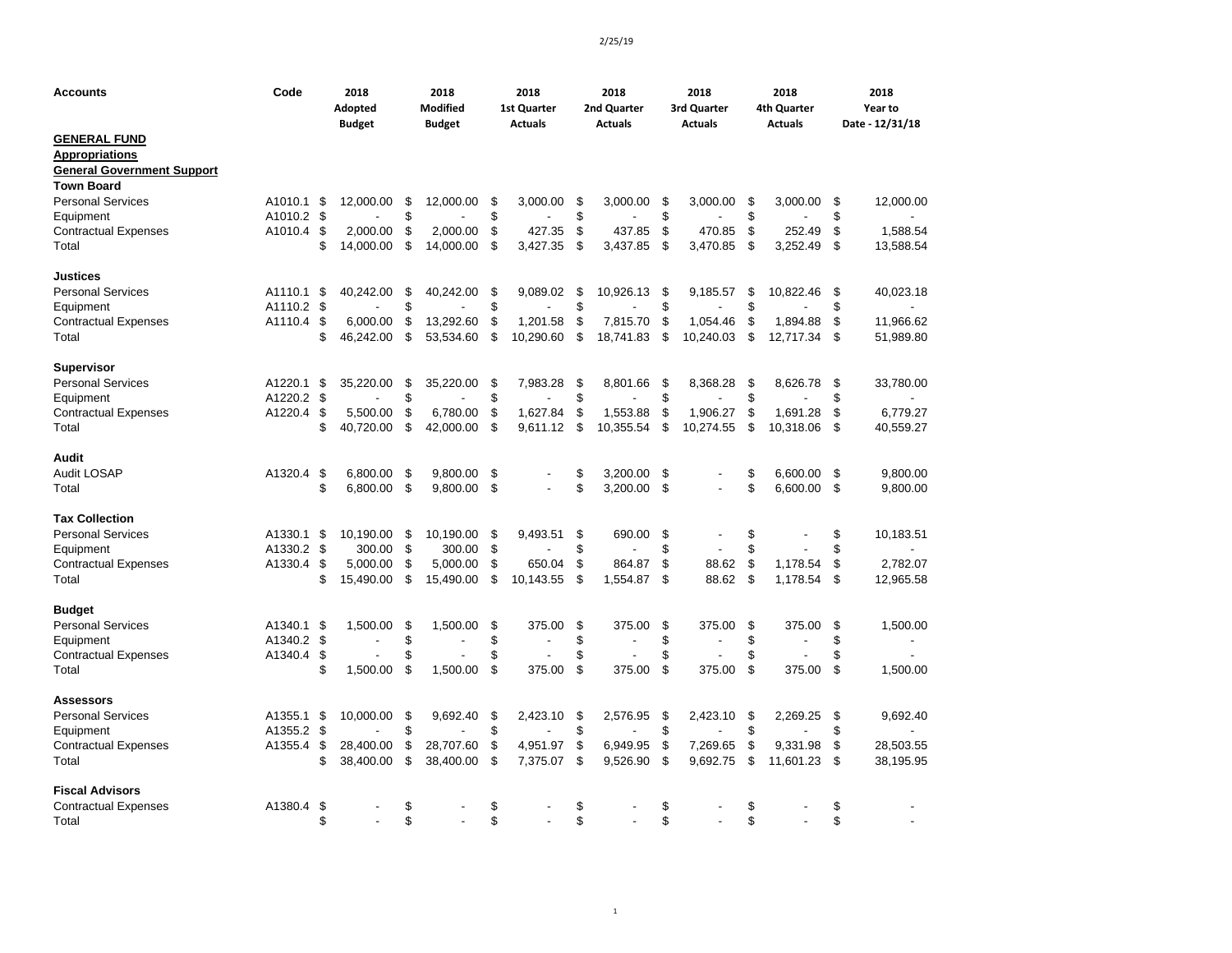| Accounts                                | Code       | 2018<br>Adopted<br><b>Budget</b> | 2018<br><b>Modified</b><br><b>Budget</b> | 2018<br><b>1st Quarter</b><br><b>Actuals</b> |    | 2018<br>2nd Quarter<br><b>Actuals</b> | 2018<br>3rd Quarter<br><b>Actuals</b> |      | 2018<br>4th Quarter<br><b>Actuals</b> | 2018<br>Year to<br>Date - 12/31/18 |
|-----------------------------------------|------------|----------------------------------|------------------------------------------|----------------------------------------------|----|---------------------------------------|---------------------------------------|------|---------------------------------------|------------------------------------|
| Town Clerk                              |            |                                  |                                          |                                              |    |                                       |                                       |      |                                       |                                    |
| <b>Personal Services</b>                | A1410.1    | \$<br>35,450.00                  | \$<br>35,583.00                          | \$<br>8,313.89                               | \$ | 9,903.20                              | \$<br>8,028.95                        | \$   | 9.336.26                              | \$<br>35,582.30                    |
| Equipment                               | A1410.2    | \$                               | \$                                       | \$                                           | \$ |                                       | \$                                    | \$   |                                       | \$                                 |
| Contractual Expenses                    | A1410.4    | \$<br>4,000.00                   | \$<br>4,010.00                           | \$<br>1,518.12                               | \$ | 561.84                                | \$<br>300.17                          | \$   | 1,629.71                              | \$<br>4,009.84                     |
| Total                                   |            | \$<br>39,450.00                  | \$<br>39,593.00                          | \$<br>9,832.01                               | \$ | 10.465.04                             | \$<br>8.329.12                        | \$   | 10,965.97                             | \$<br>39,592.14                    |
| Attorney                                |            |                                  |                                          |                                              |    |                                       |                                       |      |                                       |                                    |
| <b>Personal Services</b>                | A1420.1    | \$                               | \$                                       | \$                                           | \$ |                                       | \$                                    | \$   |                                       | \$                                 |
| Equipment                               | A1420.2    | \$                               | \$                                       | \$                                           | \$ |                                       | \$                                    | \$   |                                       | \$                                 |
| <b>Contractual Expenses</b>             | A1420.4    | \$<br>50,000.00                  | \$<br>50,000.00                          | \$<br>13,305.00                              | \$ | 10,676.14                             | \$<br>7,895.00                        | \$   | 11,550.00                             | \$<br>43,426.14                    |
| Total                                   |            | \$<br>50,000.00                  | \$<br>50,000.00                          | \$<br>13,305.00                              | \$ | 10,676.14                             | \$<br>7,895.00                        | \$   | 11,550.00                             | \$<br>43,426.14                    |
| Engineer                                |            |                                  |                                          |                                              |    |                                       |                                       |      |                                       |                                    |
| Contractual Expenses                    | A1440.4    | \$<br>2,500.00                   | \$<br>29,168.00                          | \$                                           | \$ | 6.944.78                              | \$<br>8,426.70                        | \$   | 13,796.05                             | \$<br>29,167.53                    |
| Total                                   |            | \$<br>2.500.00                   | \$<br>29,168.00                          | \$<br>$\overline{a}$                         | \$ | 6.944.78                              | \$<br>8.426.70                        | \$   | 13.796.05                             | \$<br>29,167.53                    |
| <b>Elections</b>                        |            |                                  |                                          |                                              |    |                                       |                                       |      |                                       |                                    |
| <b>Personal Services</b>                | A1450.1    | \$                               | \$                                       | \$                                           | \$ |                                       | \$                                    |      |                                       | \$                                 |
| Equipment                               | A1450.2    | \$                               | \$                                       | \$                                           | \$ |                                       | \$                                    |      |                                       | \$<br>$\overline{\phantom{a}}$     |
| Contractual Expenses                    | A1450.4    | \$<br>250.00                     | \$<br>250.00                             | \$<br>$\overline{a}$                         | \$ | Ĭ.                                    | \$<br>$\blacksquare$                  | \$   | 90.00                                 | \$<br>90.00                        |
| Total                                   |            | \$<br>250.00                     | \$<br>250.00                             | \$                                           | \$ |                                       | \$                                    | \$   | 90.00                                 | \$<br>90.00                        |
| <b>Buildings</b>                        |            |                                  |                                          |                                              |    |                                       |                                       |      |                                       |                                    |
| Personal Services                       | A1620.1    | \$<br>2,000.00                   | \$<br>2,000.00                           | \$<br>402.50                                 | \$ |                                       | \$<br>241.50                          | \$   | 155.25                                | \$<br>799.25                       |
| Equipment                               | A1620.2 \$ | 500.00                           | \$<br>500.00                             | \$                                           | \$ |                                       | \$                                    | \$   |                                       | \$                                 |
| Contractual Expenses                    | A1620.4    | \$<br>60,000.00                  | \$<br>60,000.00                          | \$<br>11,378.82                              | \$ | 6,632.99                              | \$<br>10,441.13                       | \$   | 11,415.61                             | \$<br>39,868.55                    |
| Total                                   |            | \$<br>62,500.00                  | \$<br>62,500.00                          | \$<br>11,781.32                              | \$ | 6,632.99                              | \$<br>10,682.63                       | \$   | 11,570.86                             | \$<br>40,667.80                    |
| <b>Central Communicatons System</b>     |            |                                  |                                          |                                              |    |                                       |                                       |      |                                       |                                    |
| <b>Personal Services</b>                | A1650.1    | \$                               | \$                                       | \$                                           | \$ |                                       | \$                                    | \$   |                                       | \$                                 |
| Equipment                               | A1650.2    | \$                               | \$                                       | \$                                           | \$ |                                       | \$                                    | \$   |                                       | \$                                 |
| Contractual Expenses                    | A1650.4    | \$<br>4,500.00                   | \$<br>4,500.00                           | \$<br>839.98                                 | \$ | 751.49                                | \$<br>881.58                          | \$   | 881.58                                | \$<br>3,354.63                     |
| Total                                   |            | \$<br>4,500.00                   | \$<br>4,500.00                           | \$<br>839.98                                 | \$ | 751.49                                | \$<br>881.58                          | \$   | 881.58                                | \$<br>3,354.63                     |
| <b>Central Printing and Mailing</b>     |            |                                  |                                          |                                              |    |                                       |                                       |      |                                       |                                    |
| <b>Personal Services</b>                | A1670.1    | \$                               | \$                                       | \$                                           | \$ |                                       | \$                                    | \$   |                                       | \$                                 |
| Equipment                               | A1670.2    | \$                               | \$                                       | \$                                           | \$ |                                       | \$                                    | \$   |                                       | \$                                 |
| Contractual Expenses                    | A1670.4    | \$<br>2,500.00                   | \$<br>2,852.00                           | \$<br>1,931.77                               | \$ | $(929.08)$ \$                         | 1,524.20                              | \$   | 324.17                                | \$<br>2,851.06                     |
| Total                                   |            | \$<br>2,500.00                   | \$<br>2,852.00                           | \$<br>1,931.77                               | \$ | $(929.08)$ \$                         | 1,524.20                              | \$   | 324.17                                | \$<br>2,851.06                     |
| <b>Special items</b>                    |            |                                  |                                          |                                              |    |                                       |                                       |      |                                       |                                    |
| Unallocated Insurance                   | A1910.4    | \$<br>35,000.00                  | \$<br>35,000.00                          | \$                                           | S  | 33,242.74                             | \$<br>(933.00)                        | - \$ | 358.00                                | \$<br>32,667.74                    |
| <b>Municipal Association Dues</b>       | A1920.4 \$ | 1,000.00                         | \$<br>1,000.00                           | \$<br>1,000.00                               | \$ |                                       | \$                                    | \$   |                                       | \$<br>1,000.00                     |
| Contingency                             | A1990.4    | \$<br>40,000.00                  | \$<br>14,005.00                          | \$                                           | \$ |                                       | \$                                    | \$   |                                       | \$                                 |
| Total                                   |            | \$<br>76,000.00                  | \$<br>50,005.00                          | \$<br>1,000.00                               | \$ | 33,242.74                             | \$<br>(933.00)                        | -\$  | 358.00                                | \$<br>33,667.74                    |
| <b>Total General Government Support</b> |            | \$<br>400,852.00                 | \$<br>413,592.60                         | \$<br>79,912.77                              | \$ | 114,976.09                            | \$<br>70,948.03                       | \$   | 95,579.29                             | \$<br>361,416.18                   |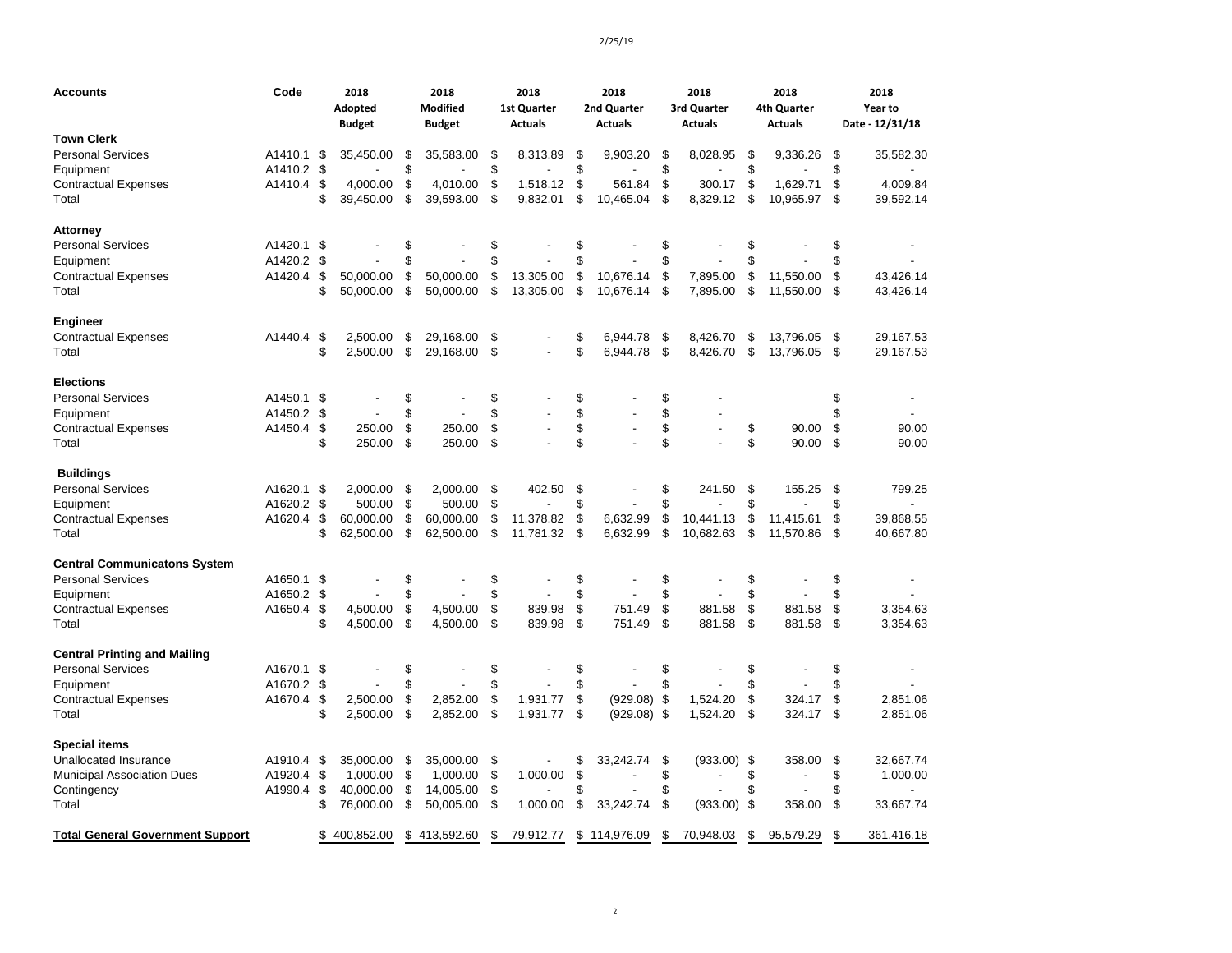| <b>Accounts</b>                      | Code    |          | 2018<br>Adopted<br><b>Budget</b> |          | 2018<br><b>Modified</b><br><b>Budget</b> |          | 2018<br><b>1st Quarter</b><br><b>Actuals</b> |          | 2018<br>2nd Quarter<br><b>Actuals</b> |          | 2018<br>3rd Quarter<br><b>Actuals</b> |          | 2018<br>4th Quarter<br><b>Actuals</b> |          | 2018<br>Year to<br>Date - 12/31/18 |
|--------------------------------------|---------|----------|----------------------------------|----------|------------------------------------------|----------|----------------------------------------------|----------|---------------------------------------|----------|---------------------------------------|----------|---------------------------------------|----------|------------------------------------|
| <b>Public Safety</b>                 |         |          |                                  |          |                                          |          |                                              |          |                                       |          |                                       |          |                                       |          |                                    |
| <b>Traffic Control</b>               |         |          |                                  |          |                                          |          |                                              |          |                                       |          |                                       |          |                                       |          |                                    |
| <b>Personal Services</b>             | A3310.1 | \$       |                                  | \$       |                                          | \$       |                                              | \$       |                                       | \$       |                                       | \$       |                                       | \$       |                                    |
| Equipment                            | A3310.2 | \$       |                                  | \$       |                                          | \$       |                                              | \$       |                                       | \$       |                                       | \$       |                                       | \$       |                                    |
| <b>Contractual Expenses</b><br>Total | A3310.4 | \$<br>\$ | 1,000.00<br>1,000.00             | \$<br>\$ | 1,000.00<br>1,000.00                     | \$<br>\$ | 991.45<br>991.45                             | \$<br>\$ | $\overline{a}$                        | \$<br>\$ | 150.00<br>150.00                      | \$<br>\$ |                                       | \$<br>\$ | 1,141.45<br>1,141.45               |
| <b>Control of Dogs</b>               |         |          |                                  |          |                                          |          |                                              |          |                                       |          |                                       |          |                                       |          |                                    |
| <b>Personal Services</b>             | A3510.1 | \$       | 7,375.00                         | \$       | 7,375.00                                 | \$       | 1.701.90                                     | \$       | 1,985.55                              | \$       | 1,701.90                              | -\$      | 1.985.65                              | \$       | 7,375.00                           |
| Equipment                            | A3510.2 | \$       |                                  | \$       |                                          | \$       |                                              | \$       |                                       | \$       |                                       | \$       |                                       | \$       |                                    |
| <b>Contractual Expenses</b>          | A3510.4 | \$       | 4,500.00                         | \$       | 4,500.00                                 | \$       | 173.00                                       | \$       | 291.97                                | \$       | 598.62                                | \$       | 1,231.40                              | \$       | 2,294.99                           |
| Total                                |         | \$       | 11,875.00                        | \$       | 11,875.00                                | \$       | 1,874.90                                     | \$       | 2,277.52                              | \$       | 2,300.52                              | \$       | 3,217.05                              | \$       | 9,669.99                           |
| <b>Animal Control Other</b>          |         |          |                                  |          |                                          |          |                                              |          |                                       |          |                                       |          |                                       |          |                                    |
| <b>Personal Services</b>             | A3520.1 | \$       |                                  | \$       |                                          | \$       |                                              | \$       |                                       | \$       |                                       | \$       |                                       | \$       |                                    |
| Equipment                            | A3520.2 | \$       |                                  | \$       |                                          | \$       |                                              | \$       |                                       | \$       | $\overline{a}$                        | \$       |                                       | \$       |                                    |
| <b>Contractual Expenses</b>          | A3520.4 | \$       | 500.00                           | \$       | 500.00                                   | \$       |                                              | \$       |                                       | \$       | $\overline{a}$                        | \$       |                                       | \$       |                                    |
| Total                                |         | \$       | 500.00                           | \$       | 500.00                                   | \$       |                                              | \$       |                                       | \$       |                                       | \$       |                                       | \$       |                                    |
| <b>Safety Inspection</b>             |         |          |                                  |          |                                          |          |                                              |          |                                       |          |                                       |          |                                       |          |                                    |
| <b>Personal Services</b>             | A3620.1 | \$       | 9,180.00                         | \$       | 9,180.00                                 | \$       | 2,118.48                                     | \$       | 2,471.56                              | \$       | 2,118.48                              | \$       | 2,471.48                              | \$       | 9,180.00                           |
| Equipment                            | A3620.2 | \$       | 300.00                           | \$       | 300.00                                   | \$       |                                              | \$       |                                       | \$       |                                       | \$       |                                       | \$       |                                    |
| <b>Contractual Expenses</b>          | A3620.4 | \$       | 1,000.00                         | \$       | 1,000.00                                 | \$       | 213.66                                       | \$       | 186.70                                | \$       | 222.37                                | \$       | 319.75                                | \$       | 942.48                             |
| Total                                |         | \$       | 10,480.00                        | \$       | 10,480.00                                | \$       | 2,332.14                                     | \$       | 2,658.26                              | \$       | 2,340.85                              | -\$      | 2,791.23                              | \$       | 10,122.48                          |
| <b>Total Public Safety</b>           |         | \$       | 23,855.00                        | \$       | 23,855.00                                | \$       | 5,198.49                                     | \$       | 4,935.78                              | \$       | 4,791.37                              | \$       | 6,008.28                              | \$       | 20,933.92                          |
| <u>Health</u>                        |         |          |                                  |          |                                          |          |                                              |          |                                       |          |                                       |          |                                       |          |                                    |
| <b>Board of Health</b>               |         |          |                                  |          |                                          |          |                                              |          |                                       |          |                                       |          |                                       |          |                                    |
| <b>Personal Services</b>             | A4010.1 | \$       | 1,200.00                         | \$       | 1,200.00                                 | \$       |                                              | \$       |                                       | \$       |                                       | \$       | 1,200.00                              | \$       | 1.200.00                           |
| Total                                |         | \$       | 1,200.00 \$                      |          | 1,200.00 \$                              |          |                                              | \$       |                                       | \$       | $\overline{a}$                        | \$       | 1,200.00 \$                           |          | 1,200.00                           |
| <b>Registrar of Vital Statistics</b> |         |          |                                  |          |                                          |          |                                              |          |                                       |          |                                       |          |                                       |          |                                    |
| <b>Personal Services</b>             | A4020.1 | \$       | 250.00                           | \$       | 250.00                                   | \$       | 62.50                                        | \$       | 62.50                                 | \$       | 52.80                                 | \$       | 42.50                                 | \$       | 220.30                             |
| Equipment                            | A4020.2 | \$       | 1,100.00                         | \$       | 1,100.00                                 | \$       | $\overline{a}$                               | \$       |                                       | \$       | $\ddot{\phantom{a}}$                  | \$       | 950.00                                | \$       | 950.00                             |
| <b>Contractual Expenses</b>          | A4020.4 | \$       | 300.00                           | \$       | 675.00                                   | \$       | 4.39                                         | \$       |                                       | \$       | L.                                    | \$       | 670.49                                | \$       | 674.88                             |
| Total                                |         | \$       | 1,650.00                         | \$       | 2,025.00                                 | \$       | 66.89                                        | \$       | 62.50                                 | \$       | 52.80                                 | \$       | 1,662.99                              | \$       | 1.845.18                           |
| <b>Ambulance</b>                     |         |          |                                  |          |                                          |          |                                              |          |                                       |          |                                       |          |                                       |          |                                    |
| <b>Personal Services</b>             | A4540.1 | \$       |                                  | \$       |                                          | \$       |                                              | \$       |                                       | \$       |                                       | \$       |                                       | \$       |                                    |
| Equipment                            | A4540.2 | \$       |                                  | \$       |                                          | \$       |                                              | \$       |                                       | \$       |                                       | \$       |                                       | \$       |                                    |
| <b>Contractual Expenses</b>          | A4540.4 | \$       | 139,301.00                       |          | \$139,301.00                             | \$       | 70,000.00                                    | \$       | $\overline{\phantom{a}}$              | \$       | 69,301.00                             | \$       | $\blacksquare$                        | \$       | 139,301.00                         |
| Total                                |         | \$       | 139,301.00                       |          | \$139,301.00                             | \$       | 70,000.00                                    | \$       | $\overline{a}$                        | \$       | 69,301.00                             | \$       |                                       | \$       | 139,301.00                         |
| <b>Total Health</b>                  |         |          | \$142,151.00                     |          | \$142,526.00                             | \$       | 70,066.89                                    | \$       | 62.50                                 | \$       | 69,353.80                             | \$       | 2,862.99                              | \$       | 142,346.18                         |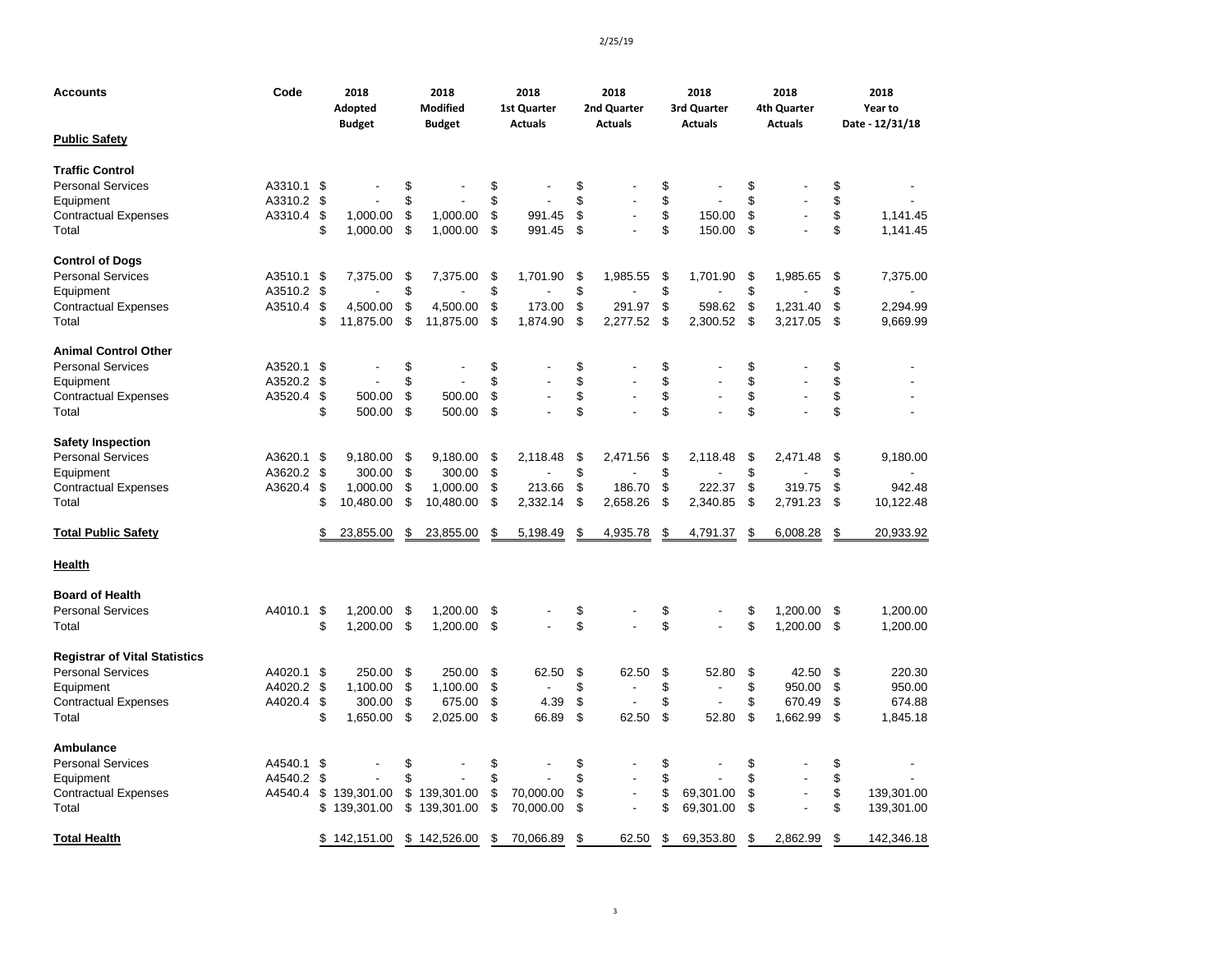| <b>Accounts</b>                                                                                                         | Code                             |                       | 2018<br>Adopted<br><b>Budget</b>             |                      | 2018<br><b>Modified</b><br><b>Budget</b>     |                      | 2018<br>1st Quarter<br><b>Actuals</b> |                      | 2018<br>2nd Quarter<br><b>Actuals</b> |                      | 2018<br>3rd Quarter<br><b>Actuals</b> |                      | 2018<br>4th Quarter<br><b>Actuals</b> |                      | 2018<br>Year to<br>Date - 12/31/18 |
|-------------------------------------------------------------------------------------------------------------------------|----------------------------------|-----------------------|----------------------------------------------|----------------------|----------------------------------------------|----------------------|---------------------------------------|----------------------|---------------------------------------|----------------------|---------------------------------------|----------------------|---------------------------------------|----------------------|------------------------------------|
| <b>Transportation</b>                                                                                                   |                                  |                       |                                              |                      |                                              |                      |                                       |                      |                                       |                      |                                       |                      |                                       |                      |                                    |
| <b>Superintendent of Highways</b><br><b>Personal Services</b><br>Equipment<br><b>Contractual Expenses</b><br>Total      | A5010.1<br>A5010.2<br>A5010.4    | \$<br>-\$<br>\$<br>\$ | 57,120.00<br>1,200.00<br>58,320.00           | \$<br>\$<br>\$<br>\$ | 57,120.00<br>2.030.00<br>59,150.00           | \$<br>\$<br>\$<br>\$ | 13,181.52<br>290.62<br>13,472.14      | \$<br>\$<br>\$<br>\$ | 15,378.44<br>398.55<br>15,776.99      | \$<br>\$<br>\$<br>\$ | 13,181.52<br>659.39<br>13,840.91      | \$<br>\$<br>\$<br>\$ | 15,378.52<br>680.47<br>16,058.99      | \$<br>\$<br>\$<br>\$ | 57,120.00<br>2.029.03<br>59,149.03 |
|                                                                                                                         |                                  |                       |                                              |                      |                                              |                      |                                       |                      |                                       |                      |                                       |                      |                                       |                      |                                    |
| <b>Street Lighting</b><br><b>Contractual Expenses</b><br>Total                                                          | A5182.4                          | -\$<br>\$             | 2,500.00<br>2,500.00                         | \$<br>\$             | 2,500.00<br>2,500.00                         | \$<br>\$             | 498.22<br>498.22                      | \$<br>\$             | 611.40<br>611.40                      | \$<br>\$             | 331.33<br>331.33                      | -\$<br>\$            | 854.67<br>854.67                      | \$<br>\$             | 2,295.62<br>2,295.62               |
| <b>Total Transportation</b>                                                                                             |                                  | \$                    | 60,820.00                                    | \$                   | 61,650.00                                    | \$                   | 13,970.36                             | \$                   | 16,388.39                             | \$                   | 14,172.24                             | \$                   | 16,913.66                             | \$                   | 61,444.65                          |
| <b>Waterways Navigation</b><br><b>Contractual Expenses</b><br>Total                                                     | A5710.4                          | \$<br>\$              | 1,800.00<br>1,800.00                         | \$<br>\$             | 1,800.00<br>1,800.00                         | \$<br>\$             |                                       | \$<br>\$             |                                       | \$<br>\$             | 1,742.00                              | \$<br>\$<br>\$       |                                       | \$<br>\$             | 1,742.00                           |
| <b>Total Waterways Navigation</b>                                                                                       |                                  | \$                    | 1,800.00                                     | \$                   | 1,800.00                                     | \$                   |                                       | \$                   |                                       | \$                   | 1,742.00                              | \$                   |                                       | \$                   | 1,742.00                           |
| <b>Economic Assistance and Opportunity</b>                                                                              |                                  |                       |                                              |                      |                                              |                      |                                       |                      |                                       |                      |                                       |                      |                                       |                      |                                    |
| <b>Publicity</b><br><b>Contractual Expenses</b><br>Total                                                                | A6410.4                          | \$<br>\$              | 300.00<br>300.00                             | \$<br>\$             | 300.00<br>300.00                             | \$<br>\$             |                                       | \$<br>\$             | 300.00<br>300.00                      | \$<br>\$             |                                       | \$<br>\$             |                                       | \$<br>\$             | 300.00<br>300.00                   |
| <b>Veterans Services</b><br><b>Personal Services</b><br>Equipment<br><b>Contractual Expenses</b><br>Total               | A6510.1<br>A6510.2<br>A6510.4    | \$<br>\$<br>\$<br>\$  | 700.00<br>700.00                             | \$<br>\$<br>\$<br>\$ | 700.00<br>700.00                             | \$<br>\$<br>\$<br>\$ | ÷,                                    | \$<br>\$<br>\$<br>\$ | 525.60<br>525.60                      | \$<br>\$<br>\$<br>\$ | L.                                    | \$<br>\$<br>\$<br>\$ |                                       | \$<br>\$<br>\$<br>\$ | 525.60<br>525.60                   |
| <b>Total Economic Assistance and Opportunity</b>                                                                        |                                  | \$                    | 1,000.00                                     | \$                   | 1,000.00                                     | \$                   |                                       | \$                   | 825.60                                | \$                   |                                       | \$                   |                                       | \$                   | 825.60                             |
| <b>Culture and Recreation</b>                                                                                           |                                  |                       |                                              |                      |                                              |                      |                                       |                      |                                       |                      |                                       |                      |                                       |                      |                                    |
| <b>Special Recreational Facilities</b><br><b>Personal Services</b><br>Equipment<br><b>Contractual Expenses</b><br>Total | A7180.1<br>A7180.2 \$<br>A7180.4 | S.<br>\$<br>\$        | 10.000.00<br>500.00<br>1.500.00<br>12,000.00 | \$<br>\$<br>\$<br>\$ | 10.000.00<br>500.00<br>3,490.00<br>13,990.00 | \$<br>\$<br>\$<br>\$ | ä,                                    | \$<br>\$<br>\$<br>\$ | 2,900.00<br>2,900.00                  | \$<br>\$<br>\$<br>\$ | 6,686.03<br>460.00<br>7,146.03        | -\$<br>\$<br>-\$     | 130.00<br>130.00                      | \$<br>\$<br>\$<br>\$ | 6,686.03<br>3.490.00<br>10,176.03  |
| <b>Youth Program</b><br><b>Personal Services</b><br>Equipment<br><b>Contractual Expenses</b><br>Total                   | A7310.1<br>A7310.2<br>A7310.4    | \$<br>\$<br>\$<br>\$  | 650.00<br>650.00                             | \$<br>\$<br>\$<br>\$ | 650.00<br>650.00                             | \$<br>\$<br>\$<br>\$ |                                       | \$<br>\$<br>\$<br>\$ | 650.00<br>650.00                      | \$<br>\$<br>\$<br>\$ | $\overline{a}$                        | \$<br>\$<br>\$<br>\$ |                                       | \$<br>\$<br>\$<br>\$ | 650.00<br>650.00                   |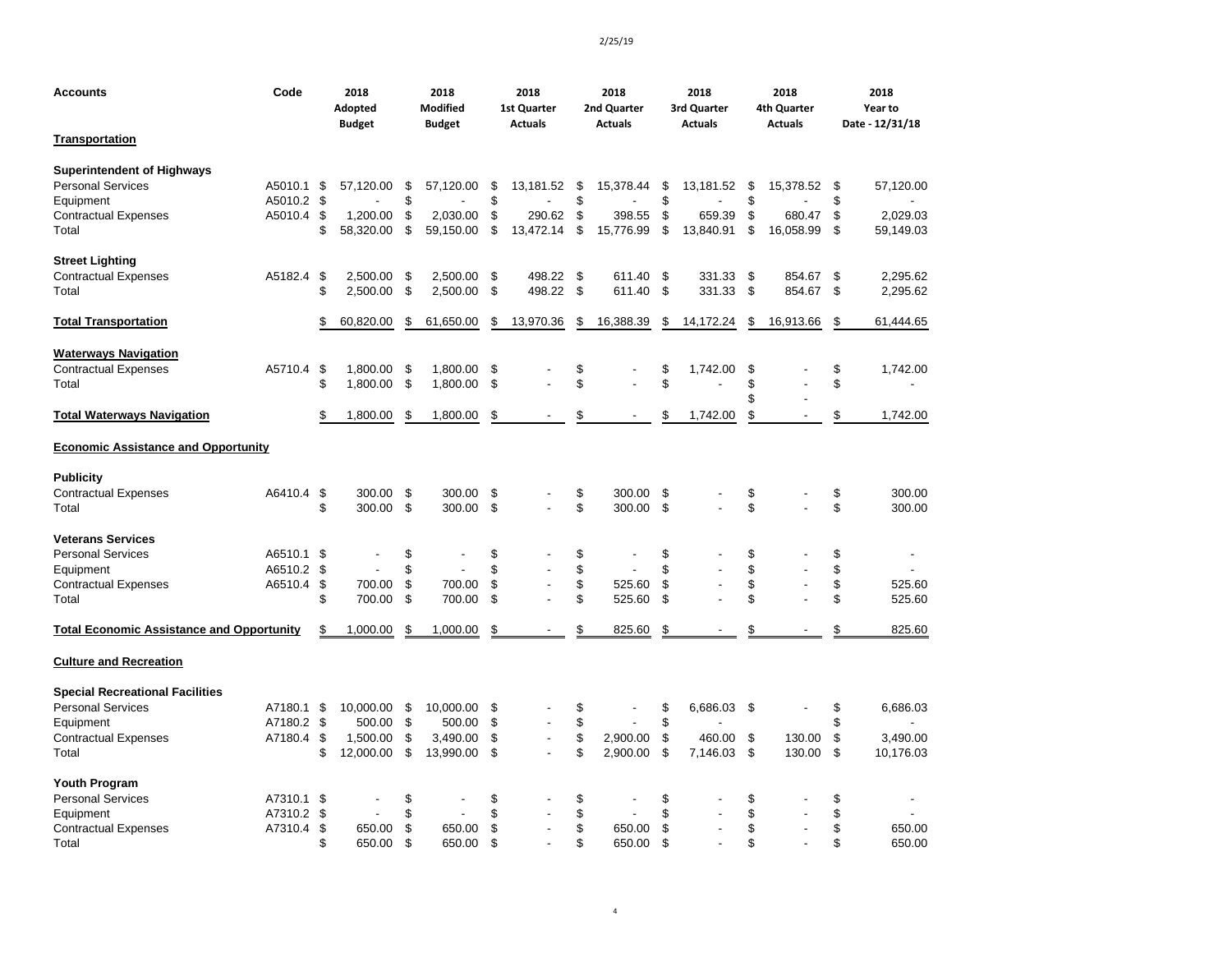| Accounts                                 | Code    | 2018<br>Adopted<br><b>Budget</b> | 2018<br><b>Modified</b><br><b>Budget</b> |    | 2018<br><b>1st Quarter</b><br><b>Actuals</b> | 2018<br>2nd Quarter<br><b>Actuals</b> | 2018<br>3rd Quarter<br><b>Actuals</b> | 2018<br>4th Quarter<br><b>Actuals</b> | 2018<br>Year to<br>Date - 12/31/18 |
|------------------------------------------|---------|----------------------------------|------------------------------------------|----|----------------------------------------------|---------------------------------------|---------------------------------------|---------------------------------------|------------------------------------|
| Joint Youth Project                      |         |                                  |                                          |    |                                              |                                       |                                       |                                       |                                    |
| <b>Contractual Expenses</b>              | A7320.4 | \$<br>8,000.00                   | \$<br>8,000.00                           | \$ |                                              | \$                                    | \$<br>8,000.00                        | \$                                    | \$<br>8,000.00                     |
| Total                                    |         | \$<br>8,000.00                   | \$<br>8,000.00                           | \$ |                                              | \$                                    | \$<br>8,000.00                        | \$                                    | \$<br>8,000.00                     |
| Historian                                |         |                                  |                                          |    |                                              |                                       |                                       |                                       |                                    |
| <b>Personal Services</b>                 | A7510.1 | \$<br>800.00                     | \$<br>800.00                             | \$ | 200.00                                       | \$<br>200.00                          | \$<br>169.40                          | \$<br>200.00                          | \$<br>769.40                       |
| Equipment                                | A7510.2 | \$<br>÷.                         | \$                                       | \$ |                                              | \$                                    | \$                                    | \$                                    | \$                                 |
| <b>Contractual Expenses</b>              | A7510.4 | \$<br>75.00                      | \$<br>75.00                              | \$ |                                              | \$<br>÷,                              | \$<br>ä,                              | \$<br>23.59                           | \$<br>23.59                        |
| Total                                    |         | \$<br>875.00                     | \$<br>875.00                             | \$ | 200.00                                       | \$<br>200.00                          | \$<br>169.40                          | \$<br>223.59                          | \$<br>792.99                       |
| <b>Celebration</b>                       |         |                                  |                                          |    |                                              |                                       |                                       |                                       |                                    |
| <b>Personal Services</b>                 | A7550.1 | \$                               | \$                                       | \$ |                                              | \$                                    | \$                                    | \$                                    | \$                                 |
| Equipment                                | A7550.2 | \$                               | \$                                       | \$ |                                              | \$                                    | \$                                    | \$                                    | \$                                 |
| <b>Contractual Expenses</b>              | A7550.4 | \$<br>500.00                     | \$<br>500.00                             | \$ |                                              | \$<br>240.00                          | \$                                    | \$                                    | \$<br>240.00                       |
| Total                                    |         | \$<br>500.00                     | \$<br>500.00                             | \$ |                                              | \$<br>240.00                          | \$                                    | \$                                    | \$<br>240.00                       |
| <b>Adult Recreaton</b>                   |         |                                  |                                          |    |                                              |                                       |                                       |                                       |                                    |
| <b>Personal Services</b>                 | A7620.1 | \$                               | \$                                       | \$ |                                              | \$                                    | \$                                    | \$                                    | \$                                 |
| Equipment                                | A7620.2 | \$                               | \$                                       | \$ |                                              | \$                                    | \$                                    | \$                                    | \$                                 |
| <b>Contractual Expenses</b>              | A7620.4 | \$<br>2,000.00                   | \$<br>2,000.00                           | \$ | 2,000.00                                     | \$                                    | \$<br>ä,                              | \$                                    | \$<br>2,000.00                     |
| Total                                    |         | \$<br>2,000.00                   | \$<br>2,000.00                           | \$ | 2,000.00                                     | \$                                    | \$                                    | \$                                    | \$<br>2,000.00                     |
| <b>Total Culture and Recreation</b>      |         | \$<br>24,025.00                  | \$<br>26,015.00                          | \$ | 2,200.00                                     | \$<br>3,990.00                        | \$<br>15,315.43                       | \$<br>353.59                          | \$<br>21,859.02                    |
| <b>Home and Community Services</b>       |         |                                  |                                          |    |                                              |                                       |                                       |                                       |                                    |
| <b>Planning</b>                          |         |                                  |                                          |    |                                              |                                       |                                       |                                       |                                    |
| <b>Personal Services</b>                 | A8020.1 | \$<br>4,663.00                   | \$<br>4,663.00                           | \$ | 1,076.10                                     | \$<br>1,255.45                        | \$<br>1,076.10                        | \$<br>1,255.35                        | \$<br>4,663.00                     |
| Equipment                                | A8020.2 | \$                               | \$                                       | \$ |                                              | \$                                    | \$                                    | \$                                    | \$<br>$\blacksquare$               |
| <b>Contractual Expenses</b>              | A8020.4 | \$<br>7,500.00                   | \$<br>8,682.00                           | \$ | 280.55                                       | \$<br>3,374.92                        | \$<br>2,219.50                        | \$<br>2,806.74                        | \$<br>8,681.71                     |
| Total                                    |         | \$<br>12,163.00                  | \$<br>13,345.00                          | S. | 1,356.65                                     | \$<br>4,630.37                        | \$<br>3,295.60                        | \$<br>4,062.09                        | \$<br>13,344.71                    |
| <b>Environmental Control</b>             |         |                                  |                                          |    |                                              |                                       |                                       |                                       |                                    |
| <b>Contractual Expenses</b>              | A8090.4 | \$                               | \$                                       | \$ |                                              | \$                                    | \$                                    | \$                                    | \$                                 |
| Total                                    |         | \$                               | \$                                       | \$ |                                              | \$                                    | \$                                    | \$                                    | \$                                 |
| Cemeteries                               |         |                                  |                                          |    |                                              |                                       |                                       |                                       |                                    |
| <b>Personal Services</b>                 | A8810.1 | \$<br>5,000.00                   | \$<br>5,000.00                           | \$ |                                              | \$<br>1,313.65                        | \$<br>1,634.94                        | \$                                    | \$<br>2,948.59                     |
| Equipment                                | A8810.2 | \$<br>$\overline{a}$             | \$<br>996.00                             | \$ |                                              | \$                                    | \$                                    | \$<br>995.88                          | \$<br>995.88                       |
| Contractual Expenses                     | A8810.4 | \$<br>500.00                     | \$<br>802.00                             | \$ |                                              | \$<br>491.83                          | \$                                    | \$<br>309.53                          | \$<br>801.36                       |
| Total                                    |         | \$<br>5,500.00                   | \$<br>6,798.00                           | \$ |                                              | \$<br>1,805.48                        | \$<br>1,634.94                        | \$<br>1,305.41                        | \$<br>4,745.83                     |
| <b>Total Home and Community Services</b> |         | \$<br>17.663.00                  | \$<br>20.143.00                          | \$ | 1.356.65                                     | \$<br>6.435.85                        | \$<br>4.930.54                        | \$<br>5,367.50                        | \$<br>18.090.54                    |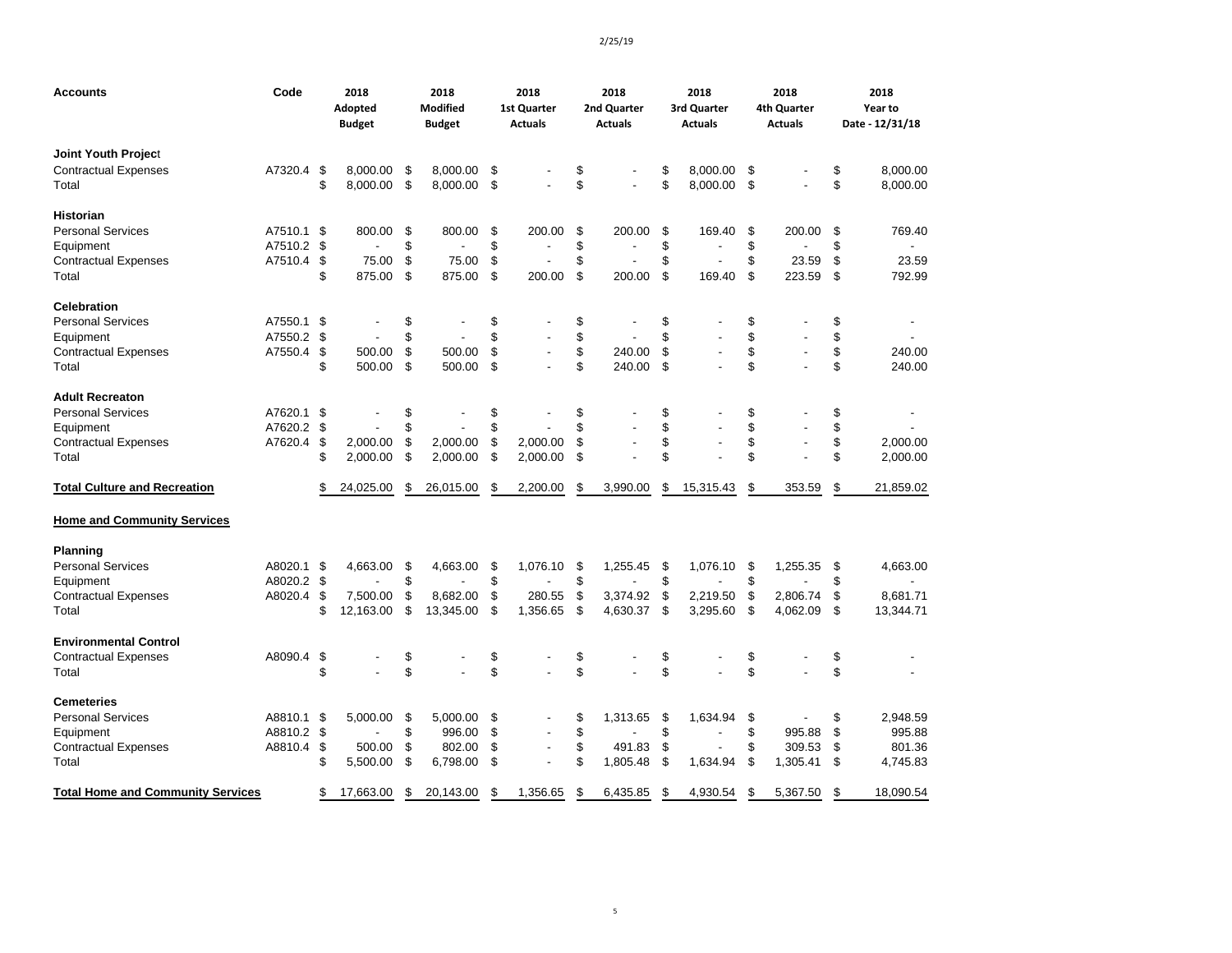| Accounts                                 | Code    | 2018<br>Adopted<br><b>Budget</b> | 2018<br><b>Modified</b><br><b>Budget</b> |      | 2018<br><b>1st Quarter</b><br><b>Actuals</b> |      | 2018<br>2nd Quarter<br><b>Actuals</b> |    | 2018<br>3rd Quarter<br><b>Actuals</b> | 2018<br>4th Quarter<br><b>Actuals</b> | 2018<br>Year to<br>Date - 12/31/18 |
|------------------------------------------|---------|----------------------------------|------------------------------------------|------|----------------------------------------------|------|---------------------------------------|----|---------------------------------------|---------------------------------------|------------------------------------|
| <b>Undistributed</b>                     |         |                                  |                                          |      |                                              |      |                                       |    |                                       |                                       |                                    |
| <b>Employee Benefits</b>                 |         |                                  |                                          |      |                                              |      |                                       |    |                                       |                                       |                                    |
| <b>State Retirement</b>                  | A9010.8 | \$<br>17,670.00                  | \$<br>19,429.00                          | \$   |                                              | \$   |                                       |    |                                       | \$<br>19,429.00                       | \$<br>19,429.00                    |
| <b>Social Security</b>                   | A9030.8 | \$<br>18,333.00                  | \$<br>18,333.00                          | \$   | 4,532.27                                     | \$   | 4,429.54                              | \$ | 4,386.55                              | \$<br>4,188.67                        | \$<br>17,537.03                    |
| Disability Insurance                     | A9055.8 | \$<br>250.00                     | \$<br>250.00                             | \$   | 200.40                                       | \$   |                                       | S  |                                       | \$                                    | \$<br>200.40                       |
| Hospital and medical Insurance           | A9060.8 | \$<br>17,600.00                  | \$<br>18,376.00                          | \$   | 4,382.48                                     | \$   | 6,873.29                              | \$ | 3,466.98                              | \$<br>3,652.42                        | \$<br>18,375.17                    |
| <b>Total Undistributed</b>               |         | \$<br>53,853.00                  | \$<br>56,388.00                          | \$   | 9,115.15                                     | \$   | 11,302.83                             | \$ | 7,853.53                              | \$<br>27,270.09                       | \$<br>55,541.60                    |
| <b>Total Appropriations/Expenditures</b> |         | \$726,019.00                     | \$<br>746,969.60                         |      | \$181,820.31                                 |      | \$158,917.04                          |    | \$189,106.94                          | \$<br>154,355.40                      | \$<br>684,199.69                   |
| <b>General Fund Estimated Revenues</b>   |         |                                  |                                          |      |                                              |      |                                       |    |                                       |                                       |                                    |
| Real Property Tax Revenue                | A1001   | \$254,469.00                     | \$254,469.00                             |      | \$254,469.00                                 | \$   |                                       | \$ |                                       | \$                                    | \$<br>254,469.00                   |
| <b>Other Tax Items</b>                   |         |                                  |                                          |      |                                              |      |                                       |    |                                       |                                       |                                    |
| Other Payments in Lieu of Taxes          | A1081   | \$<br>2,512.00                   | \$<br>2,512.00                           | \$   | 2,537.25                                     | \$   |                                       |    |                                       | \$<br>203.73                          | \$<br>2,740.98                     |
| Interest and Penalties on Real Property  | A1090   | \$<br>8,000.00                   | \$<br>8,000.00                           | \$   | 2,548.87                                     | \$   | 4,479.85                              | \$ |                                       | \$                                    | \$<br>7,028.72                     |
| Utilities Gross Receipts Tax             | A1130   | \$                               | \$                                       | \$   | 259.15                                       | \$   | 3.44                                  | \$ | 52.03                                 | \$<br>51.30                           | \$<br>365.92                       |
| Franchise                                | A1170   | \$<br>33,000.00                  | \$<br>33,000.00                          | \$   | 35,050.54                                    | \$   |                                       | \$ |                                       | \$                                    | \$<br>35,050.54                    |
| <b>Departmental Income</b>               |         |                                  |                                          |      |                                              |      |                                       |    |                                       |                                       |                                    |
| <b>Clerk Fees</b>                        | A1255   | \$<br>1,000.00                   | \$<br>1,000.00                           | \$   | 213.57                                       | \$   | 386.78                                | \$ | 422.85                                | \$<br>518.82                          | \$<br>1,542.02                     |
| <b>Vital Statistics Fees</b>             | A1603   | \$                               | \$                                       | \$   |                                              | \$   |                                       | \$ |                                       | \$<br>130.00                          | \$<br>130.00                       |
| Other Culture and Recreation Income      | A2089   | \$<br>$\overline{a}$             | \$<br>13,658.00                          | \$   |                                              | \$   |                                       | \$ | 12,807.81                             | \$<br>7,750.00                        | \$<br>20,557.81                    |
| <b>Planning Board Fees</b>               | A2115   | \$<br>1,000.00                   | \$<br>1,000.00                           | \$   | 1,100.00                                     | \$   | 75.00                                 | \$ | 125.00                                | \$<br>25.00                           | \$<br>1,325.00                     |
| Use of Money                             |         |                                  |                                          |      |                                              |      |                                       |    |                                       |                                       |                                    |
| Interest and Earnings                    | A2401   | \$<br>300.00                     | \$<br>300.00                             | - \$ | 188.05                                       | - \$ | 92.76 \$                              |    | 68.76                                 | \$<br>61.72 \$                        | 411.29                             |
| <b>Licenses and Permits</b>              |         |                                  |                                          |      |                                              |      |                                       |    |                                       |                                       |                                    |
| Dog License                              | A2544   | \$<br>3,500.00                   | \$<br>3,500.00                           | \$   | 579.00                                       | \$   | 1,468.00                              | \$ | 2,063.00                              | \$<br>817.00                          | \$<br>4,927.00                     |
| Permits                                  | A2590   | \$                               | \$                                       | \$   |                                              | \$   |                                       | \$ |                                       | \$                                    | \$                                 |
| <b>Fines and Forfeitures</b>             |         |                                  |                                          |      |                                              |      |                                       |    |                                       |                                       |                                    |
| <b>Fines and Forfeited Bail</b>          | A2610   | \$<br>90,000.00                  | \$<br>90,000.00                          | \$   | 11,047.00                                    | \$   | 20,039.00                             | \$ | 23,105.00                             | \$<br>21,818.00 \$                    | 76,009.00                          |
| Sale of Property/Compensation for Loss   |         |                                  |                                          |      |                                              |      |                                       |    |                                       |                                       |                                    |
| Sale of Real Property                    | A2660   | \$                               | \$                                       | \$   | 500.00                                       | \$   |                                       | \$ |                                       | \$                                    | \$<br>500.00                       |
| Sale of Surplus Equip                    | A2665   | \$                               | \$                                       | \$   |                                              | \$   | 32.00                                 | \$ |                                       | \$                                    | \$<br>32.00                        |
| <b>Unclassified Revenue</b>              |         |                                  |                                          |      |                                              |      |                                       |    |                                       |                                       |                                    |
| <b>Unclassified Revenue</b>              | A2770   | \$                               | \$                                       | \$   | 36.78                                        | \$   |                                       | \$ |                                       | \$                                    | \$<br>36.78                        |
| <b>State Aid</b>                         |         |                                  |                                          |      |                                              |      |                                       |    |                                       |                                       |                                    |
| Per Capita                               | A3001   | \$<br>12,238.00                  | \$<br>12,238.00                          | \$   |                                              | \$   |                                       | \$ | 12,238.00                             | \$                                    | \$<br>12,238.00                    |
| Mortgage Tax                             | A3005   | \$<br>95,000.00                  | \$<br>95,000.00                          | \$   |                                              | \$   | 53,496.29                             | \$ |                                       | \$<br>44.644.47                       | \$<br>98,140.76                    |
| <b>Other Star</b>                        | A3089   | \$                               | \$<br>7,292.60                           | \$   |                                              | \$   | 7,292.60                              | \$ |                                       | \$                                    | \$<br>7,292.60                     |
| Grant Revenue - Home and Community       | A3989   | \$                               | \$                                       | \$   |                                              | \$   |                                       | \$ |                                       | \$                                    | \$                                 |
| <b>Total Estimated Revenues</b>          |         | \$<br>246,550.00                 | \$<br>267,500.60                         | \$   | 54,060.21                                    | \$   | 87,365.72                             | \$ | 50,882.45                             | \$<br>76,020.04                       | \$<br>268,328.42                   |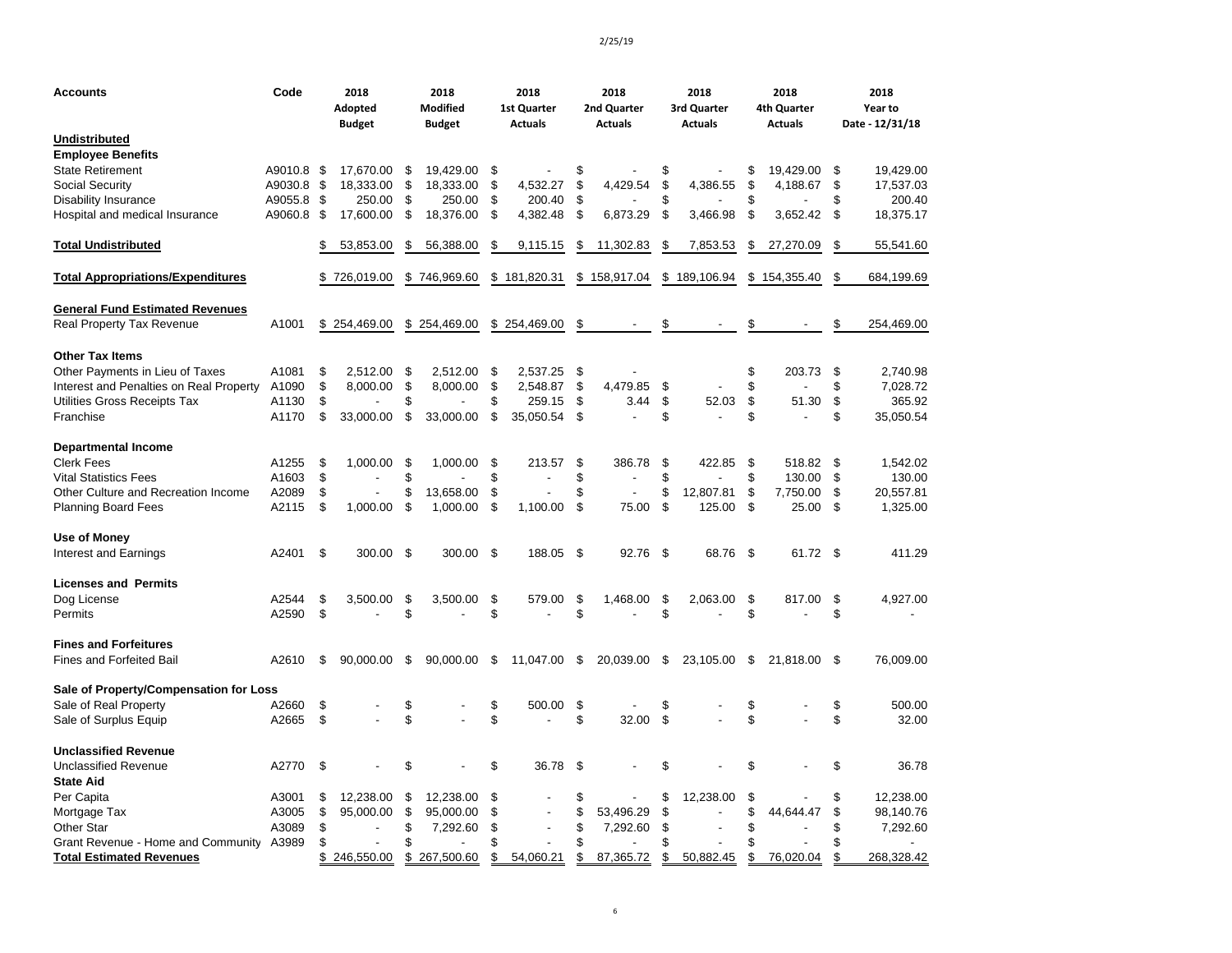| <b>Accounts</b>                                                                                                               | Code                                                     | 2018<br>Adopted<br><b>Budget</b>                                |                      | 2018<br><b>Modified</b><br><b>Budget</b>                        |                             | 2018<br><b>1st Quarter</b><br><b>Actuals</b>   |                            | 2018<br>2nd Quarter<br><b>Actuals</b>                                                                    |                      | 2018<br>3rd Quarter<br><b>Actuals</b>      |                            | 2018<br>4th Quarter<br><b>Actuals</b>                       |                              | 2018<br>Year to<br>Date - 12/31/18                            |
|-------------------------------------------------------------------------------------------------------------------------------|----------------------------------------------------------|-----------------------------------------------------------------|----------------------|-----------------------------------------------------------------|-----------------------------|------------------------------------------------|----------------------------|----------------------------------------------------------------------------------------------------------|----------------------|--------------------------------------------|----------------------------|-------------------------------------------------------------|------------------------------|---------------------------------------------------------------|
| <b>Unexpended Balance</b>                                                                                                     |                                                          | \$225,000.00                                                    |                      | \$225,000.00                                                    | \$                          | 687,967.71                                     |                            | \$590,650.93                                                                                             |                      | \$470,249.20                               |                            | \$413,469.95                                                | \$                           | 407,970.89                                                    |
| <b>HIGHWAY FUND</b>                                                                                                           |                                                          | appropriated                                                    |                      | appropriated                                                    |                             |                                                |                            | cash on hand 3/31/1; cash on hand 6/30/1; cash on hand 9/30/1; cash on hand 12/31/ fund balance 12/31/18 |                      |                                            |                            |                                                             | \$                           | 210,000.00                                                    |
| <b>Highway Appropriations - Townwide</b>                                                                                      |                                                          |                                                                 |                      |                                                                 |                             |                                                |                            |                                                                                                          |                      |                                            |                            |                                                             |                              | appropriated 2019 budget                                      |
| <b>Bridges</b><br><b>Contractual Expenses</b><br>Total                                                                        | DA5120.4 \$<br>\$                                        | 10,000.00<br>10,000.00                                          | \$<br>\$             | 10,000.00<br>10,000.00                                          | S<br>\$                     |                                                | \$<br>\$                   |                                                                                                          | \$<br>\$             |                                            | \$<br>\$                   |                                                             | \$<br>\$                     |                                                               |
| <b>Machinery</b><br>Equipment<br><b>Contractual Expenses</b><br>Total                                                         | DA5130.2 \$<br>DA5130.4 \$                               | 80.000.00<br>80.000.00<br>\$<br>160,000.00                      | \$                   | \$124,660.00<br>73,259.00<br>\$197,919.00                       | S<br>\$<br>\$               | 28,215.70<br>14.770.44<br>42,986.14            | \$<br>\$<br>-\$            | 15,871.49<br>15,871.49                                                                                   | \$<br>\$<br>\$       | 499.29<br>15.079.56<br>15,578.85           | \$<br>\$<br>\$             | 90.769.70<br>18.724.52 \$<br>109,494.22 \$                  | - \$                         | 119,484.69<br>64,446.01<br>183,930.70                         |
| <b>Snow Removal - Town</b><br><b>Personal Services</b><br><b>Contractual Expenses</b><br>Total                                | DA5142.4 \$                                              | DA5142.1 \$ 205,000.00<br>80,000.00<br>\$<br>285,000.00         | \$                   | \$210,207.00<br>81,074.00<br>\$291,281.00                       | \$                          | $$117,750.77$ \;<br>28,101.93<br>\$145,852.70  | \$<br>\$                   | 15,040.11<br>15,040.11                                                                                   | \$<br>\$<br>\$       | 14,305.61<br>14,305.61                     | \$<br>\$<br>\$             | 92,455.91<br>16,226.35<br>108,682.26 \$                     | - \$<br>\$                   | 210,206.68<br>81,073.31<br>291,279.99                         |
| <b>Employee Benefits</b><br><b>State Retirement</b><br>Social Security<br>Hospital and Medical Insurance<br>Uniforms<br>Total | DA9010.8 \$<br>DA9030.8 \$<br>DA9060.8 \$<br>DA9089.8 \$ | 26,802.00<br>15.700.00<br>81,300.00<br>3,600.00<br>\$127,402.00 | \$<br>\$<br>S<br>\$  | 27,262.00<br>15.700.00<br>81,300.00<br>3,600.00<br>\$127,862.00 | \$<br>\$<br>-\$<br>\$<br>\$ | 8.851.84<br>27,841.62<br>1,045.08<br>37,738.54 | \$<br>\$<br>\$<br>\$<br>\$ | (1,824.92)<br>649.30<br>$(1, 175.62)$ \$                                                                 | \$<br>\$<br>\$<br>\$ | $\blacksquare$<br>10,649.55<br>10,649.55   | \$<br>\$<br>\$<br>\$<br>\$ | 27,262.00<br>6.799.35<br>35,132.39<br>1,753.89<br>70,947.63 | -\$<br>\$<br>\$<br>\$<br>-\$ | 27,262.00<br>15,651.19<br>71,798.64<br>3,448.27<br>118,160.10 |
| <b>Debt Service Principal</b><br>Serial Bonds<br><b>Bond Anticipation</b><br><b>Capital Bonds</b><br>Total                    | DA9710.6 \$<br>DA9730.6 \$<br>DA9740.6 \$<br>\$          | 56,273.00<br>$\blacksquare$<br>56,273.00                        | \$<br>\$<br>\$<br>\$ | 56,273.00<br>56,273.00                                          | \$<br>\$<br>\$<br>\$        |                                                | \$<br>\$<br>\$<br>\$       | 56,272.07<br>$\overline{a}$<br>56,272.07                                                                 | \$<br>\$<br>\$<br>\$ | $\overline{\phantom{a}}$                   | \$<br>\$<br>\$<br>\$       |                                                             | \$<br>\$<br>\$<br>\$         | 56,272.07<br>$\overline{\phantom{a}}$<br>56,272.07            |
| Interest<br>Serial Bonds<br><b>Bond Anticipation</b><br>Capital Bonds<br>Total                                                | DA9710.7 \$<br>DA9730.7 \$<br>DA9740.7 \$<br>\$          | 7,393.00<br>$\overline{\phantom{a}}$<br>7,393.00                | \$<br>\$<br>\$<br>\$ | 7,393.00<br>$\overline{\phantom{a}}$<br>7,393.00                | \$<br>\$<br>\$<br>\$        |                                                | \$<br>\$<br>\$<br>\$       | 7,392.82<br>$\overline{a}$<br>7,392.82                                                                   | \$<br>\$<br>\$<br>\$ | $\overline{\phantom{a}}$<br>$\overline{a}$ | \$<br>\$<br>\$<br>\$       |                                                             | \$<br>\$<br>\$<br>\$         | 7,392.82<br>$\blacksquare$<br>7,392.82                        |
| <b>Total Appropriations/Expenses</b>                                                                                          |                                                          | \$<br>646,068.00                                                | \$                   | 690,728.00                                                      |                             | \$226,577.38                                   | \$                         | 93,400.87                                                                                                | \$                   | 40,534.01                                  | \$                         | 289,124.11                                                  | \$                           | 657,035.68                                                    |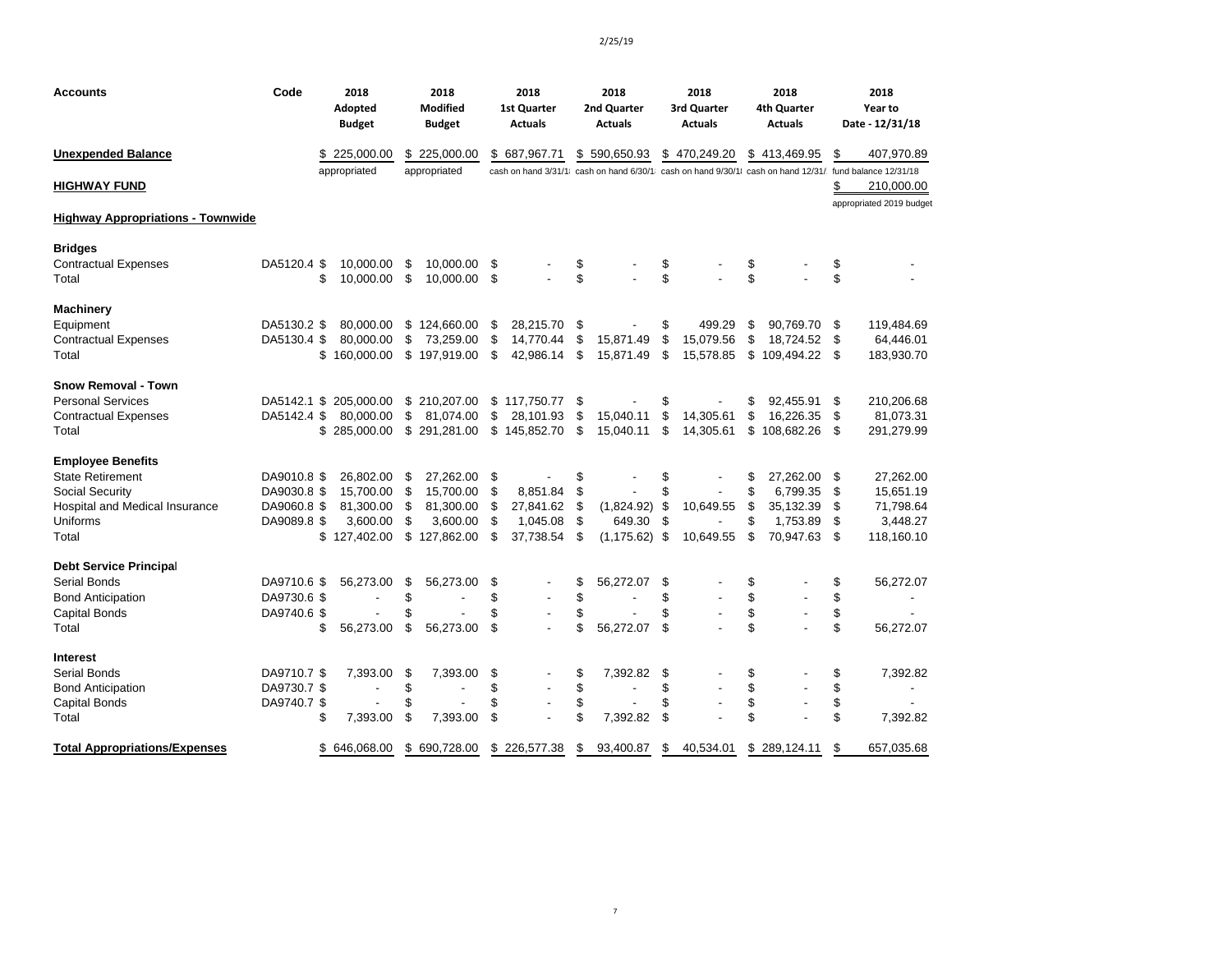| Accounts                                                          | Code        | 2018<br>Adopted<br><b>Budget</b> | 2018<br><b>Modified</b><br><b>Budget</b> | 2018<br><b>1st Quarter</b><br><b>Actuals</b> | 2018<br>2nd Quarter<br><b>Actuals</b> | 2018<br>3rd Quarter<br><b>Actuals</b> | 2018<br>4th Quarter<br><b>Actuals</b> | 2018<br>Year to<br>Date - 12/31/18                                                                       |
|-------------------------------------------------------------------|-------------|----------------------------------|------------------------------------------|----------------------------------------------|---------------------------------------|---------------------------------------|---------------------------------------|----------------------------------------------------------------------------------------------------------|
| Highway Revenues - Townwide                                       |             |                                  |                                          |                                              |                                       |                                       |                                       |                                                                                                          |
| <b>Local Sources</b>                                              |             |                                  |                                          |                                              |                                       |                                       |                                       |                                                                                                          |
| <b>Real Property Tax</b>                                          | DA1001      | \$592,468.00                     | \$592,468.00                             | \$592,468.00                                 | \$                                    | \$                                    | \$                                    | 592,468.00<br>\$                                                                                         |
| Sales of Scrap & Surplus Equip                                    | DA2665 \$   |                                  | \$<br>44,660.00                          | \$                                           | \$<br>$\overline{\phantom{a}}$        | \$<br>44,660.00                       | \$                                    | \$<br>44,660.00                                                                                          |
| <b>Interest and Earnings</b>                                      | DA2401      | \$<br>100.00                     | \$<br>100.00                             | \$<br>88.31                                  | \$<br>54.78                           | \$<br>67.98                           | \$<br>42.93                           | \$<br>254.00                                                                                             |
| <b>Compensation for Loss</b>                                      | DA2690 \$   |                                  | \$                                       | \$                                           | \$<br>$\overline{\phantom{a}}$        | \$                                    | \$                                    | \$                                                                                                       |
| Mowing - Washington County                                        | DA2770 \$   | 3,500.00                         | \$<br>3,500.00                           | \$                                           | \$                                    | \$                                    | \$<br>3,953.57                        | 3,953.57<br>\$                                                                                           |
| <b>Total Estimated Revenues</b>                                   |             | \$<br>3,600.00                   | 48,260.00<br>\$                          | \$<br>88.31                                  | \$<br>54.78                           | 44,727.98<br>\$                       | S<br>3,996.50                         | \$<br>48,867.57                                                                                          |
| Townwide                                                          |             |                                  |                                          |                                              |                                       |                                       |                                       |                                                                                                          |
| <b>Unexpended Balance</b>                                         |             | 50.000.00<br>\$                  | \$<br>50,000.00                          | \$483,715.18                                 | \$595,915.51                          | \$ 600,111.48                         | \$134,438.91                          | \$<br>103.839.94                                                                                         |
|                                                                   |             | appropriated                     | appropriated                             |                                              |                                       |                                       |                                       | cash on hand 3/31/1; cash on hand 6/30/1; cash on hand 9/30/1; cash on hand 12/31/ fund balance 12/31/18 |
| <b>Highway Appropriations - Outside Village</b>                   |             |                                  |                                          |                                              |                                       |                                       |                                       | 35,000.00<br>\$                                                                                          |
|                                                                   |             |                                  |                                          |                                              |                                       |                                       |                                       | appropriated 2019 budget                                                                                 |
| General Repairs                                                   |             |                                  |                                          |                                              |                                       |                                       |                                       |                                                                                                          |
| <b>Personal Services</b>                                          |             | DB5110.1 \$ 178,000.00           | \$178,000.00                             | \$                                           | \$<br>89,369.19                       | \$<br>89,408.46                       | $(2,631.98)$ \$<br>\$                 | 176,145.67                                                                                               |
| Contractual Expenses                                              | DB5110.4 \$ | 63,000.00                        | \$<br>63,000.00                          | 598.58<br>\$                                 | \$<br>19,415.32                       | \$<br>25,437.02                       | \$<br>4,853.10                        | \$<br>50,304.02                                                                                          |
| Total                                                             |             | \$241,000.00                     | \$ 241,000.00                            | \$<br>598.58                                 | \$<br>108,784.51                      | \$114,845.48                          | \$<br>$2,221.12$ \$                   | 226,449.69                                                                                               |
| <b>Improvements</b>                                               |             |                                  |                                          |                                              |                                       |                                       |                                       |                                                                                                          |
| Capital Outlay                                                    |             | DB5112.2 \$ 240,000.00           | \$282,622.00                             | \$                                           | \$                                    | 236,896.83<br>\$                      | \$<br>45,725.05                       | -\$<br>282,621.88                                                                                        |
| <b>Employee Benefits</b>                                          |             |                                  |                                          |                                              |                                       |                                       |                                       |                                                                                                          |
| <b>State Retirement</b>                                           | DB9010.8 \$ | 23,227.00                        | \$<br>23,618.00                          | \$                                           | \$                                    | \$                                    | \$<br>23,618.00                       | \$<br>23,618.00                                                                                          |
| Social Security                                                   | DB9030.8 \$ | 13,617.00                        | \$<br>13,226.00                          | \$                                           | \$<br>6,569.97                        | \$<br>6,557.69                        | \$<br>29.52                           | \$<br>13,157.18                                                                                          |
| Hospital and Medical Insurance                                    | DB9060.8 \$ | 81,300.00                        | \$<br>81,300.00                          | 10,567.19<br>\$                              | \$<br>40,941.51                       | \$<br>24,406.25                       | \$                                    | 75,914.95<br>\$                                                                                          |
| Uniforms                                                          | DB9089.8 \$ | 3,600.00                         | \$<br>3,600.00                           | \$                                           | \$<br>1,036.08                        | \$<br>1,867.39                        | \$<br>668.25                          | \$<br>3,571.72                                                                                           |
| Total                                                             |             | \$121,744.00                     | \$<br>121,744.00                         | \$<br>10,567.19                              | \$<br>48,547.56                       | \$<br>32,831.33                       | \$<br>24,315.77                       | \$<br>116,261.85                                                                                         |
| <b>Total Highway Appropriations - Expenses</b><br>Outside Village |             | \$ 602,744.00                    | \$<br>645,366.00                         | \$<br>11,165.77                              | \$157,332.07                          | \$384,573.64                          | \$<br>72,261.94                       | 625,333.42<br>\$                                                                                         |
| Highway Revenues - Outside Village                                |             |                                  |                                          |                                              |                                       |                                       |                                       |                                                                                                          |
| Local Sources                                                     |             |                                  |                                          |                                              |                                       |                                       |                                       |                                                                                                          |
| <b>Real Property Tax</b>                                          | DB1001      | \$ 389,644.00                    | \$ 389,644.00                            | \$ 389,644.00                                | \$                                    |                                       | S                                     | \$<br>389,644.00                                                                                         |
| Interest and Earnings                                             | DB2401 \$   | 100.00                           | \$<br>100.00                             | \$<br>40.70                                  | \$<br>59.98                           | \$<br>40.87                           | \$                                    | \$<br>141.55                                                                                             |
| State Aid                                                         |             |                                  |                                          |                                              |                                       |                                       |                                       |                                                                                                          |
| Consolidated Highway                                              | DB3501      | \$163,000.00                     | \$163,000.00                             | \$                                           | \$                                    | \$                                    | \$239,073.99                          | \$<br>239.073.99                                                                                         |
| <b>Total Estimated Highway Revenues</b>                           |             | \$163,100.00                     | \$ 205,622.00                            | \$<br>40.70                                  | \$<br>59.98                           | \$<br>40.87                           | \$239,073.99                          | 239,215.54<br>\$                                                                                         |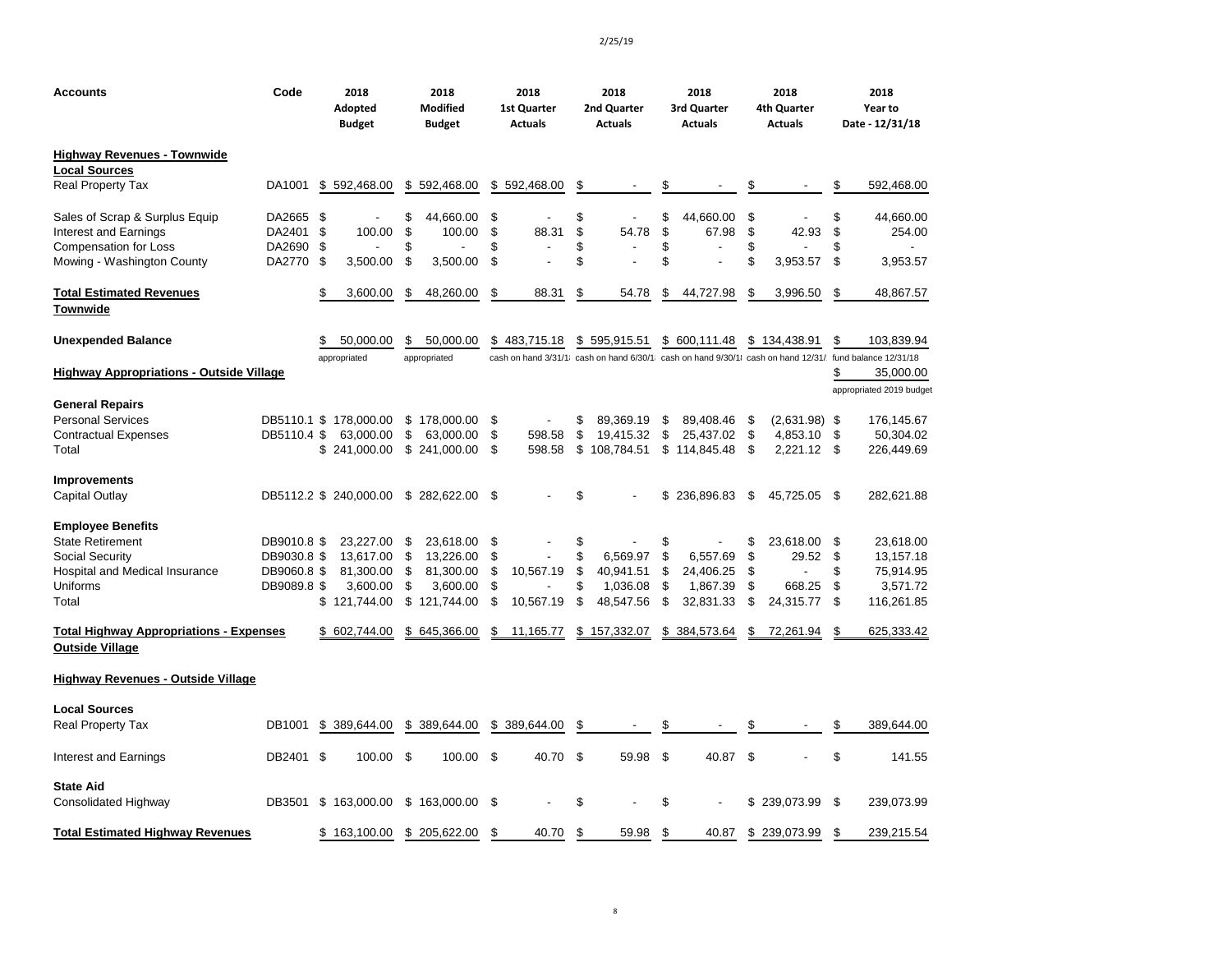9

| <b>Accounts</b>                   | Code          | 2018                   |    | 2018            |    | 2018               |      | 2018                                                                                          | 2018                           |    | 2018           |    | 2018                     |
|-----------------------------------|---------------|------------------------|----|-----------------|----|--------------------|------|-----------------------------------------------------------------------------------------------|--------------------------------|----|----------------|----|--------------------------|
|                                   |               | Adopted                |    | <b>Modified</b> |    | <b>1st Quarter</b> |      | 2nd Quarter                                                                                   | 3rd Quarter                    |    | 4th Quarter    |    | Year to                  |
|                                   |               | <b>Budget</b>          |    | <b>Budget</b>   |    | <b>Actuals</b>     |      | <b>Actuals</b>                                                                                | <b>Actuals</b>                 |    | <b>Actuals</b> |    | Date - 12/31/18          |
| <b>Unexpended Balance</b>         |               | 50,000.00              | \$ | 50,000.00       |    | \$509,018.81       |      | \$595,917.51                                                                                  | \$<br>(32,786.05)              | \$ | 156,458.65     | S  | 134,026.00               |
|                                   |               | appropriated           |    | approriated     |    |                    |      | cash on hand $3/31/1$ ; cash on hand $6/30/1$ ; cash on hand $9/30/1$ ; cash on hand $12/31/$ |                                |    |                |    | fund balance 12/31/18    |
| <b>SPECIAL DISTRICTS</b>          |               |                        |    |                 |    |                    |      |                                                                                               |                                |    |                | \$ | 35,000.00                |
| <b>Fire Protection Districts</b>  |               |                        |    |                 |    |                    |      |                                                                                               |                                |    |                |    | appropriated 2019 budget |
| <b>Appropriations</b>             |               |                        |    |                 |    |                    |      |                                                                                               |                                |    |                |    |                          |
| #6 Fort Ann SF1                   | SF3410.4      | \$<br>204,390.00       |    | \$ 204,390.00   |    | \$204,390.00       | S    |                                                                                               |                                |    |                | \$ | 204,390.00               |
| <b>LOSAP</b>                      | SF9010.8 \$   |                        |    |                 | \$ |                    |      |                                                                                               | \$                             |    |                | \$ |                          |
| Total                             |               | \$204,390.00           |    | \$204,390.00    | \$ | 204,390.00         | \$   |                                                                                               | \$<br>$\overline{\phantom{a}}$ | \$ |                | \$ | 204,390.00               |
| #7 Pilot Knob SF2                 | SF3410.4 \$   | 95,400.00              | S  | 95,400.00       | S  | 95,200.00          | - \$ |                                                                                               | \$<br>75.00                    | \$ |                | \$ | 95,275.00                |
| <b>LOSAP</b>                      | SF9010.8 \$   | 5,720.00               | \$ | 5,720.00        | \$ | 5,720.00           | - \$ |                                                                                               | \$                             | S  |                | \$ | 5,720.00                 |
| Total                             |               | \$101,120.00           |    | \$101,120.00    | \$ | 100,920.00         | \$   |                                                                                               | \$<br>75.00                    | \$ |                | \$ | 100,995.00               |
| #8 West Fort Ann SF3              |               | SF3410.4 \$ 245,084.00 |    | \$245,084.00    |    | \$244,884.00       | -S   |                                                                                               | \$                             | S  |                | \$ | 244,884.00               |
| <b>LOSAP</b>                      | SF9010.8 \$   | 2,200.00               | S  | 2,200.00        | \$ | 2,200.00           | \$   |                                                                                               | \$<br>$\overline{\phantom{a}}$ |    |                | \$ | 2,200.00                 |
| Total                             |               | \$247,284.00           |    | \$247,284.00    |    | \$247,084.00       | \$   | $\blacksquare$                                                                                | $\blacksquare$                 |    |                | \$ | 247,084.00               |
| <b>Total - All Fire Districts</b> | <b>TOTALS</b> | \$552,794.00           |    | \$552,794.00    |    | \$552,394.00       | S    |                                                                                               | \$<br>75.00                    | \$ |                | \$ | 552,469.00               |
| <b>Revenues - Local Sources</b>   |               |                        |    |                 |    |                    |      |                                                                                               |                                |    |                |    |                          |
| <b>Real Property Tax</b>          | SF1001        | \$552,794.00           |    | \$552,794.00    |    | \$552,794.00       | - \$ |                                                                                               | \$                             | \$ |                | \$ | 552,794.00               |